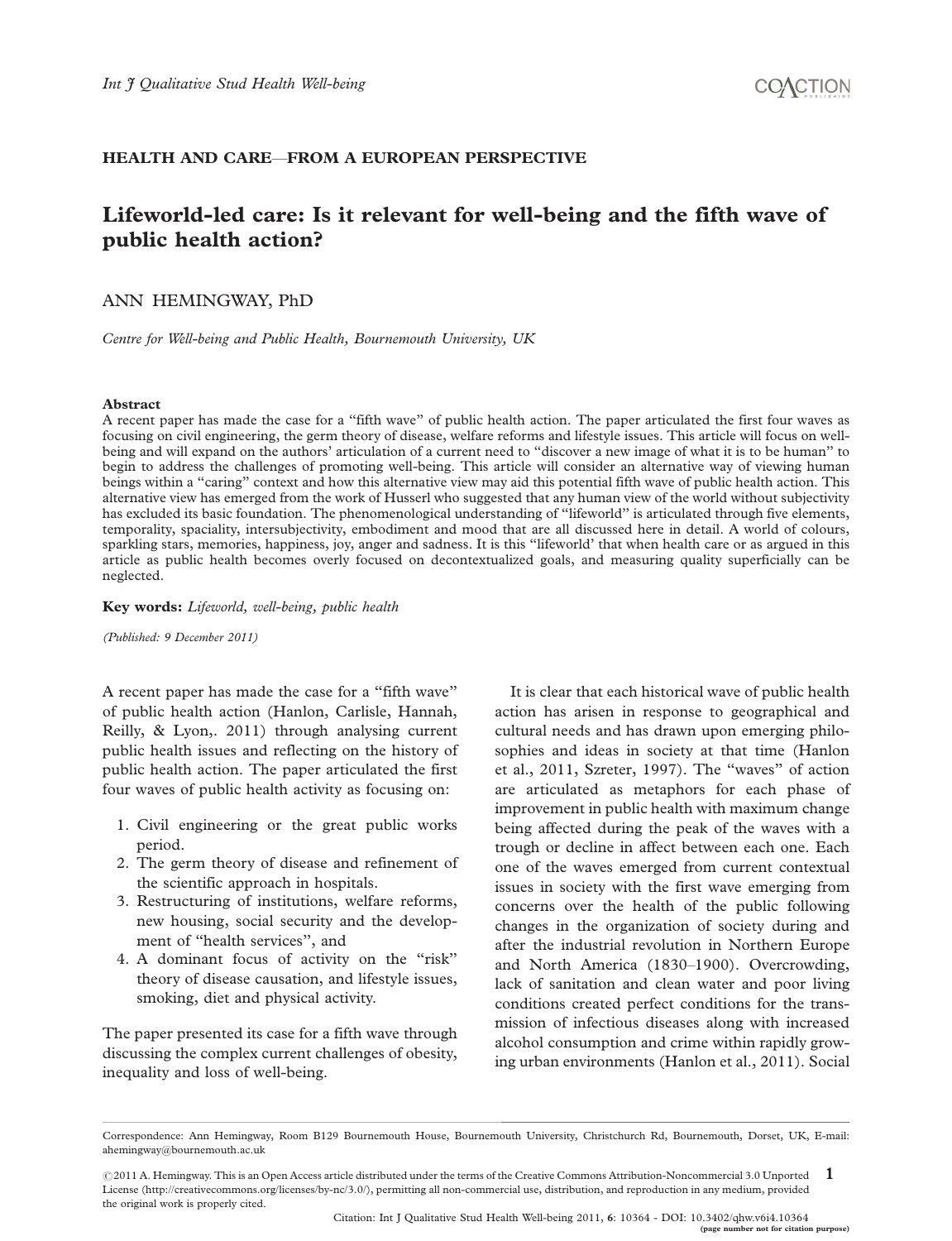## A. Hemingway

reformers were key actors in this first wave of public health action.

The second wave was concerned with the rise of scientific rationalism found in medicine (and the development of hospitals), engineering and municipalism. The idea of the ''expert'' in a narrow specialist field emerged and the body became viewed as a machine (1890-1950) with different ''components'' being treated by different experts. Scientific discovery and medical science drove this second wave.

The third wave was influenced by the materialist philosophies of Marx and Engels who argued that material changes drive changes in society, and ''health'' was recognized as the compound result of the conditions of every day life. Examples of reforms during this period are the idea of universal education, social housing reforms and the establishment of health services. Political reformers were key drivers within this period (1940-1980).

By the second half of the 20th century, the results of the first three waves of activity became clear with death rates declining (McKeown & Record, 1962). However, Northern Europe and North America became part of a transition to post industrial society where service industries replaced manufacturing and a dominant knowledge-based economy developed. Consumer choice increased, fertility rates fell and rates of divorce increased. Work and gender roles changed dramatically with the knowledge economy having little use for the tradition roles played by men in the work place with seismic shifts occurring in what was available as a job or working life within many communities (Karasek & Theorell, 1990). In the fourth wave, "risky" behaviours, such as smoking, diet, exercise, alcohol and drug consumption, became the focus of public health activity as chronic diseases caused the majority of death and disability in the western world (Hanlon et al., 2011). Indeed, this focus on what causes our ill health rather than what promotes our well-being has influenced the way we consider physical and mental health where most research is not focused on prevention but on causation and treatment (Heller, Muston, Sidell, & Lloyd, 2001).

This article will focus on well-being and will expand on Hanlon et al.'s (Hanlon et al., 2011, p. 34) articulation of a current need to ''discover a new image of what it is to be human'' to begin to promote well-being (Easterlin, 1980; Eckersley, 2004; Lane, 2000). This article will consider an alternative way of viewing us as human beings within a ''caring'' context (Todres, Galvin, & Dahlberg, 2006) and how this alternative view may aid us in the potential fifth wave of public health action.

## Loss of well-being

Understanding well-being and its determinants allows for a whole new endeavour that of well-being promotion that builds on the work of the positive psychology movement (Csikszentmihalyi, 2004). This movement is concerned with empowering people and communities to see well-being as achievable and something that they can influence. The well-being of a person can be seen in terms of the "well-ness" of the persons' being. A person consists of his or her ''beings'' and ''doings'' (Sen, 2002) the elements of this can vary from being adequately fed, in good health and escaping early morbidity and mortality, to more complex achievements such as having security, self-respect, happiness and potential (Nussbaum, 1988). These complex achievements can also be articulated in existential terms as ''dwelling'' or feeling peacefully at home and ''mobility'' relating to one's potential thoughts, experiences and actions (Todres & Galvin, 2010). It is important to note however, that problems of social justice and inequities in health relate strongly to extensive disparities in well-being, including the freedom to achieve or strive for increased well-being or ''wellbeing freedom'' (Sen, 2002).

The World Health Organisation (2001) has predicted that depression (as a gross measurement of well-being) will soon be one of the leading global causes of disability. It is likely that this increase is due in part to improved detection and diagnosis. However, it appears that despite increasing economic growth in Europe, Australia and the USA, rates of depression and anxiety are increasing. It would appear that our ''consumerist society'' is not having a concomitant positive impact on our wellbeing (Carlisle, Hanlon, & Hannah, 2008). Indeed, it may be that through our societal obsession with consumerism, our well-being may begin to decline (Easterlin, 1980; Eckersley, 2004; Lane, 2000; Layard, 2006,).

The first four waves of public health activity have focused primarily on structural changes within the organization of society and more recently the potential to blame or hold accountable individuals for their health behaviour. What seems to be missing is a view of human beings as ''assets'' with the potential to harness their qualities of passion and effort as a possible force for public health improvement (Hanlon et al., 2011; McKnight & Kretzmann, 1996). Interestingly, one can find some resonance with the first wave of public health action that was led by social reformers who were themselves clearly assets at that time and in that context in terms of improving public health. However, overall how we begin to understand our human experience of the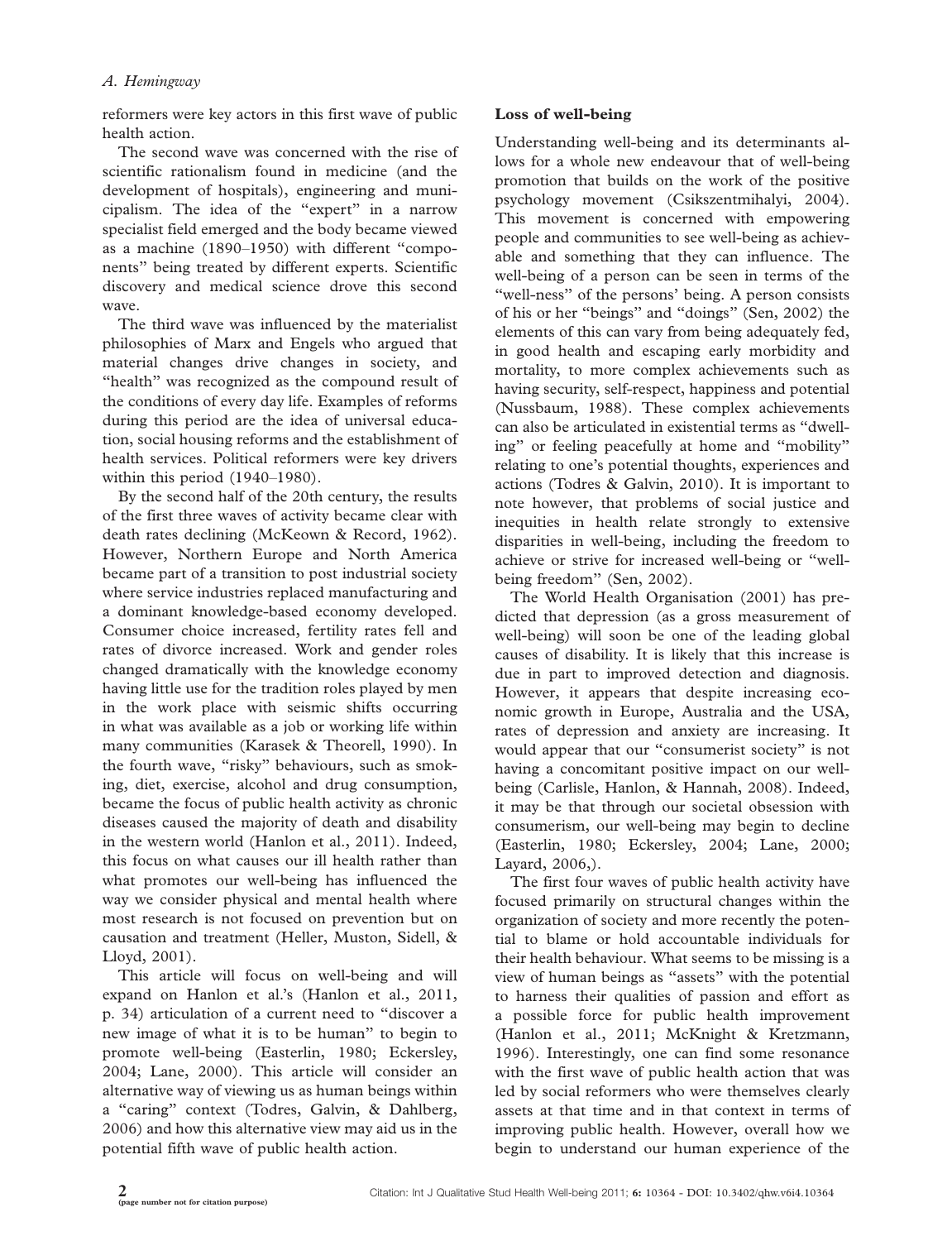world and how we enable each other to ''flourish'' has been markedly lacking from the previous four waves of public health action articulated here (Hanlon et al., 2011). As mentioned in a recent editorial, Dahlberg (2009, p. 131) stated that ''using a phenomenological lifeworld approach we can see how a patients' suffering can be related to biology but that at the same time we need to attend to the experiences of the person to (effectively) support well-being''. Equally, when considering how to promote well-being across communities and populations, we can describe causative factors for increased risk and illness but how can we develop an understanding of the experience of living in that context and how changes can be made that can positively influence well-being or the potential to achieve well-being? How do we influence well-being freedoms?

The fourth wave of public health one could argue has resulted in a negative "micro measurement" approach to public health intervention that focuses on individual biology or behaviour, rather than arguably more influential macro influences on wellbeing such as social, welfare and economic issues (Venkatapuram & Marmot, 2009). This micro evaluation focus is currently being encouraged through public health-related research calls and the approaches the funders are favouring (Whitehead, 2010). This approach is essentially opposed to that suggested in Hanlon et al.'s (2011) paper which suggests that the legacy from our biomedical approach to health is that we can find a cure for everything, given enough time and resources rather than focusing on finding a way forward that puts well-being first. A key characteristic of the first four waves of public health action is the relative unimportance of the human spirit and capability. We appear to behave as if ''experts'' and ''organisations' are the key regardless of the great potential of our human capacities for energy, learning, passion and effort. The idea that Sen (2002) presented on wellbeing freedoms or disparities in the potential for people to achieve well-being is relevant here as one could argue that as we all have the potential for energy, learning, passion and effort, so it is possible for this potential to be limited or blocked by our circumstances, thus impacting negatively on our well-being.

## The lifeworld

The "lifeworld" view has emerged from the work of Husserl (1970). As well as a philosopher, Husserl was a mathematician who became increasingly concerned regarding how quantitative measures can forget or ignore qualities of the human experience.

Husserl suggested that any human view of the world without subjectivity has excluded its basic foundation from the beginning. He articulates our world as textured, embodied and experienced by us and through us. A world of colours, sparkling stars, memories, happiness, joy, anger and sadness. It is this ''lifeworld'' that when health care or as argued in this paper public health becomes overly focused on decontextualized goals, victim blaming, and measuring quality superficially can be neglected or even forgotten leaving us open to the risk of dehumanizing research and practice.

Five elements of ''lifeworld'' have been articulated, through building on Husserl's consideration of what makes up the human experience of life (Boss, 1979; Heidegger, 1962; Merleau-Ponty, 1962). These are temporality, spatiality, intersubjectivity, embodiment and mood. They will be considered here individually in relation to well-being and will then be discussed in relation to the suggested six emergent qualities of this new fifth wave of public health action.

#### Temporality

Temporality refers to time as it is experienced by us as humans. As we increasingly try to fit our lives into the pressures of our ''clock'' time, the way that we experience time can become a negative pressure rather than offering us a feeling of possibility. These feelings of possibility can emerge through memories of the past and the potential offered by the rhythms of the seasons for instance. The way we experience time can become oppressive and overly rigid and dominant which has a negative impact on our wellbeing rather than offering us options and possibilities both for the here and now and the future (Todres et al., 2006).

#### Spatiality

Spatiality refers to our environment as humans, our world and our experience of living in that environment. It has been clear through all of the phases of public health action that the way we interact with our environment and the nature of that environment have a positive or negative impact on our well-being. Our own personal topography can impact on our health or health behaviour for instance or put our personal safety at risk, just as it can also promote our well-being. Our ''space'' can present us with opportunities for socialization and purpose, or natural images, colours and textures, arts and sport for instance all of which have the potential to enhance our well-being (Hemingway & Stevens, 2011). Or indeed it can limit our potential through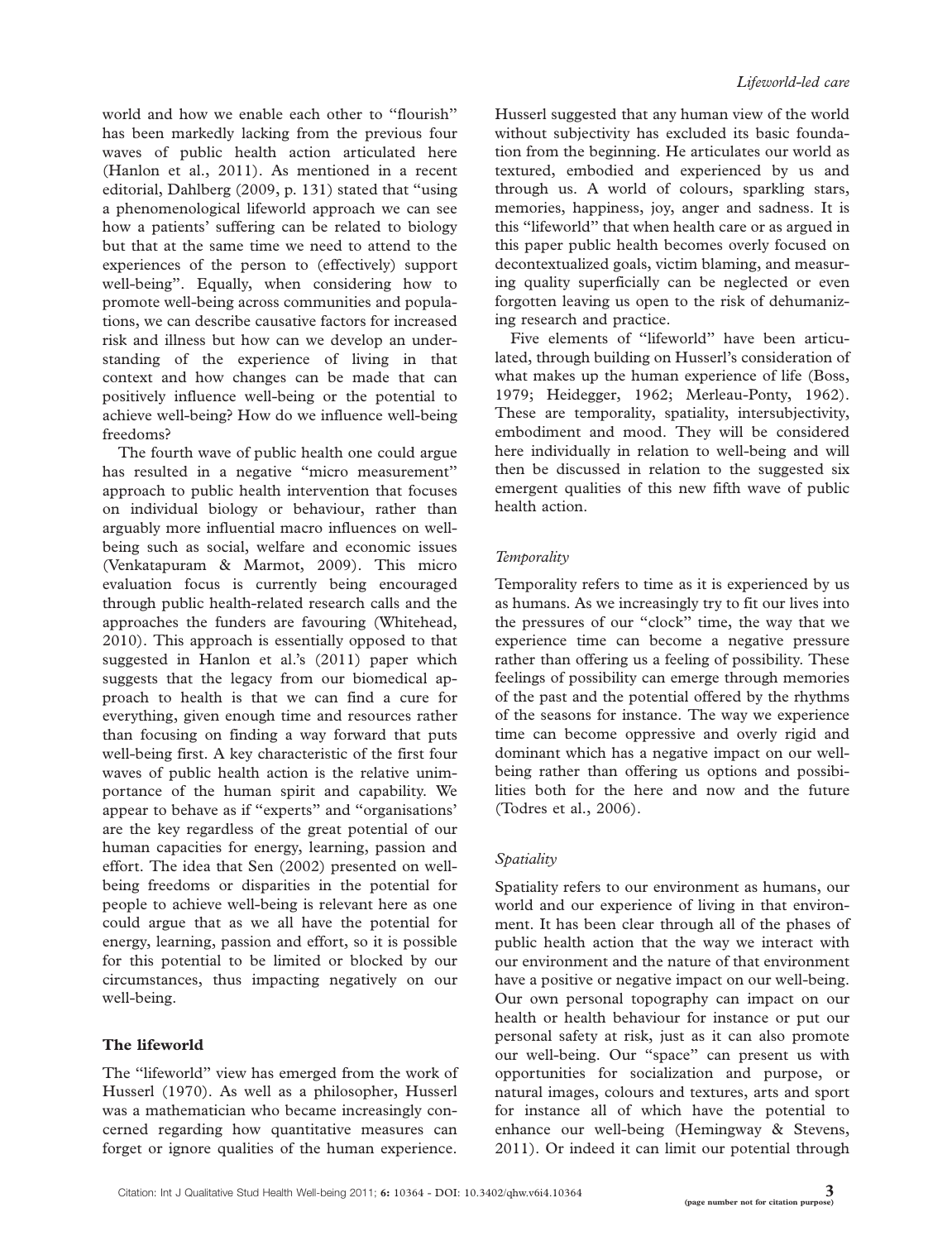offering no opportunities for socialization and little access to the ''natural'' environment.

## Intersubjectivity

We are part of the world and are continuously interacting with it and others in it. Our capacity for language extends our understanding and shared meanings in our world. Through intersubjectivity, we locate ourselves meaningfully in our interpersonal world, who am I close to, who am I worried about, who am I looking forward to seeing? What am I looking forward to doing? Intersubjectivity also articulates how we are in relation to culture and tradition that impact on how we view ourselves and others. Forms of intersubjectivity can humanize or dehumanize us such as kindness or violence and can have a positive or negative impact on our well-being.

## Embodiment

Being human, we live within our bodies and we experience the world through them in a positive or negative way (Merleau-Ponty, 1962). Interestingly, embodiment has been articulated as a key concept within an ecological perspective on public health (Lang & Rayne, 2001; McLaren & Hawe, 2005; Rayner, 2009). Embodiment in public health and epidemiology is the means by which humans biologically incorporate the physical and social environment in which they live throughout their lives. An underpinning assumption of the term embodiment is that one's biology cannot be understood without considering psychosocial and sociocultural aspects of individual development and societies history (Krieger, 2001). If applying an anthropological perspective, embodiment is relevant to the distinction between abnormalities in structure and function of organs (disease) and the lived experience of sickness and the way in which sickness acquires social significance within particular cultures and contexts. Embodiment pertains to how we experience the world that includes our perceptions of our context and its possibilities or limits.

## Mood

Mood is intimate to how we are as human beings and is both impacted upon and impacts upon ones spatial, temporal, intersubjective and embodied horizons and our ability to realize potential. Anxiety reveals a very different experience of the world than joy and sorrow do. Mood is a potent messenger of the meaning of our situation (Todres et al., 2006) and as such will influence and be influenced by our physical and mental well-being and is influenced by the other four dimensions outlined here.

## The ''fifth wave'' of public health action

Within the articulation of a potential ''fifth wave'' of public health intervention (Hanlon et al., 2011), the authors suggested six emergent qualities of this new wave of public health. They will be considered here in relation to well-being and the ''lifeworld'' view. The description of the six qualities will each be introduced by a key quote from the earlier paper.

## We are not dealing with simple systems

Recognise that the public health community is dealing not with simple systems that can be predicted and controlled but complex adaptive systems with multiple points of equilibrium that are unpredictably sensitive to small changes within the system. (Hanlon et al., 2011, p 34)

As human beings, we are complex as are our groups, tribes or communities. Within this complexity lie our strengths and through them we express our unique human qualities and our desire to both experience the here and now and influence the future. We need to work with and through this complexity to understand what it is we need to flourish. In order for the promotion of ''well-being'' to become the dominant discourse within our ''sickness'' and ''sickness causation'' focused actions, we need to come to a shared definition that may be context specific, however should be specific enough to build policy and practice upon. Todres et al. (2006) when discussing the core perspectives of lifeworld led care mentioned "grounding" that is an understanding of others' experiences of living through and within complex circumstances that can help us to understand our adaptive systems. Our well-being is densely connected with many systems as we move through our lives such as community, culture and state to name but a few. Our lived experience of these systems is equally as important as outcome-based quantitative evaluation. Indeed, if these experiences were valued equally, then the design of our health and other state systems could be guided by the real experience of the end user. This could give our public health efforts the potential to be supported or driven by real "actors" as assets within any given context as we can all share an understanding of what we are trying to achieve. As human beings, we can intuitively share the experiences of others that help to motivate us to participate and share in the efforts or actions needed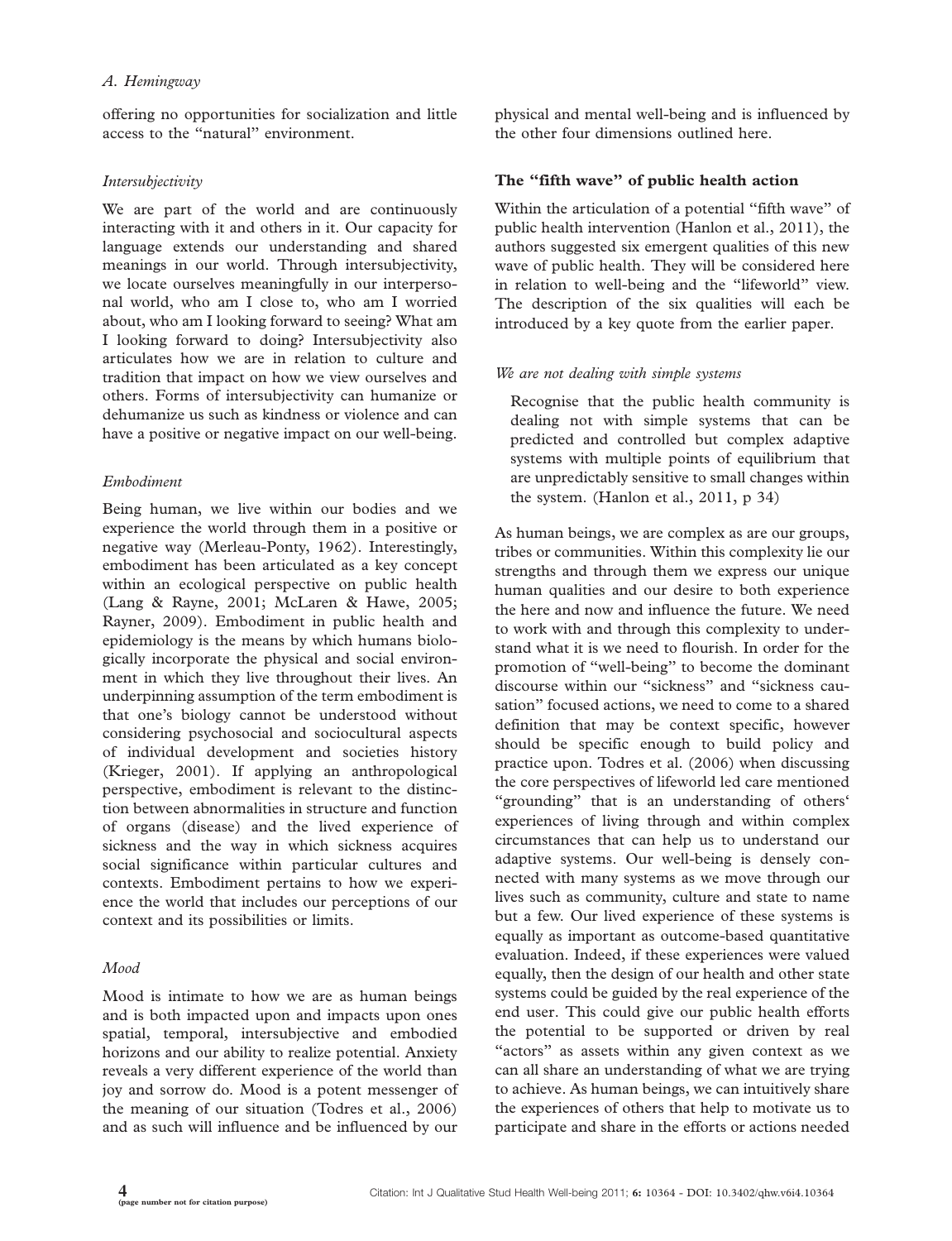to promote well-being through using a narrative that makes sense to us.

### The need to rebalance our mindset

Rebalance our mindset: from 'anti' (antibiotics, war on drugs, combating inequalities) to 'pro' (wellbeing, balance, integration) and from dominion and independence (through specialist knowledge and expertise) to greater interdependence and cooperation, the capacity to learn from and with others. (Hanlon et al., 2011, p. 34).

The dimensions of ''lifeworld'' presented here expose the potentially de-humanizing impact of a public health approach that focuses solely on ''experts'' giving advice to those who need ''fixing''. It is clear that to deal with the complexities of the human condition and experience, we urgently need to learn from and with others to find a vision for the future. Less of a focus on "labels" and "experts" and more of a focus on 'listening'' and the way in which we as human beings experience our world and our potential well-being as articulated here resonates with a philosophy focusing on inter-dependence, intersubjectivity and cooperation. Indeed focusing on "expert advice" may never increase our well-being freedoms as it does not enable us to find our own way forward.

#### The need to rebalance our practice models

Rebalance our models: from a mechanistic understanding of the world and of ourselves as mechanics who diagnose and fix what is wrong with individual human bodies or communities, to organic metaphors where we understand ourselves as gardeners, enabling the growth of what nourishes human life and spirit, and supporting life's own capacity for healing and health creation. (Hanlon et al., 2011, p. 35)

The dimensions outlined here could help inform our ''cultivation'' as they offer an emerging idea of what is important to us as humans and therefore what we need to be well and flourish. Approaches that utilize the stories and dramatic representations of experiences through narratives, and the arts can help us to understand others' world and their capacity for healing and being well.

## The need to rebalance our orientation

Rebalance our orientation: integrate the objective (measurement of biological and social processes)

with the subjective (lived experience, inner transformation) and inter-subjective (shared symbols, meanings, values, beliefs and aspirations.) (Hanlon et al., 2011, p. 35)

This article has explored a suggested philosophy for viewing us as human beings and our experiences within a public health and well-being context (Todres et al., 2006). Of itself, this lifeworld-led approach seeks to explore the lived experience, and inter-subjectivity of human life through the dimensions articulated here. As human beings, we have evolved to find shared meanings, values, beliefs and aspirations; however, the notion of experts who find causes and fix our problems in our western societies has become the dominant paradigm. This means our shared language and understanding of our issues and our potential to solve problems has become marginalized and under valued, thus limiting our well-being freedoms (Sen, 2002).

## Innovate to feed our future

Develop a future consciousness to inform the present, enabling innovation to feed the future rather than prop up the current unsustainable situation. Develop different forms of growth beyond the economic to promote high levels of human welfare.'' (Hanlon et al., 2011, p. 36)

The dimensions articulated here, temporality, spatiality, intersubjectivity, embodiment and mood relate specifically to this area and suggest that to flourish, we need to better understand our part in what is happening to us and to others. We need to focus not just on the causes of our loss of well-being but crucially on what it means to us as human beings to be well, which it would appear does not relate directly to traditional measures of economic growth, once our fundamental survival needs are met (Carlisle et al., 2008; Easterlin, 1980). It would appear that if one looks closely at income inequality research, the most likely explanation is that it is what individuals are able to ''be'' and ''do'' at each level of their social hierarchy that produces the gradient in ill health rather than the simple fact of their being in possession of different amounts of income (Sen, 2002). How we experience our world as humans impacts on our physical and mental well-being, these experiences are subjective; however, we need to understand the elements of our subjective experiences in order to promote well-being. Inevitably, otherwise we will focus on gross economic measures or disease as they are easily measurable.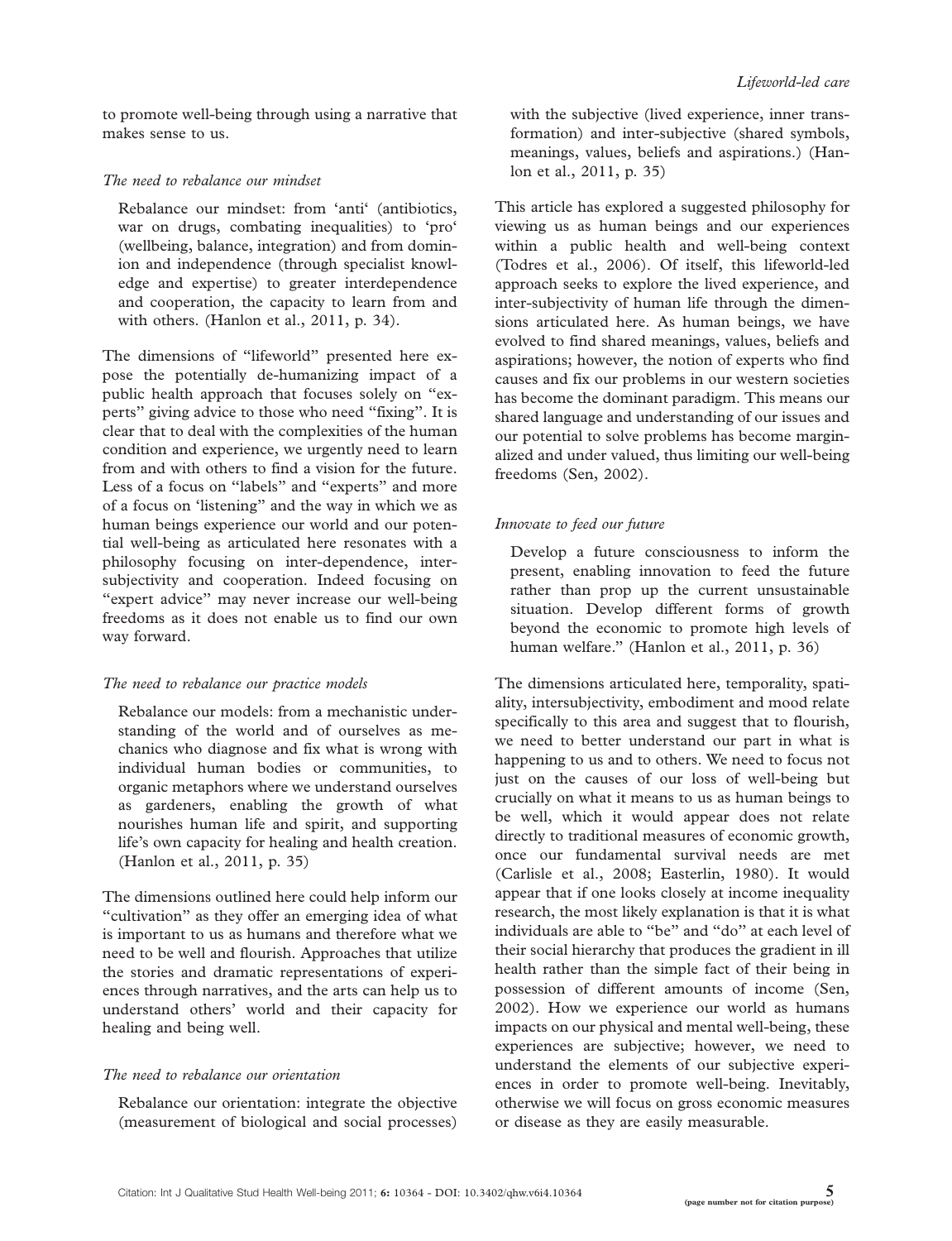### A. Hemingway

### Scale up through learning

Iterate and scale up through learning - a design process where we try things out, learning and share this learning. The major challenge of scaling up, which requires us to develop promising new approaches, should be taken as a natural process of growth, driven by a desire to adapt and learn rather than a mechanistic process that managers in large bureaucracies have responsibility for rolling out.'' (Hanlon et al., 2011, p. 36)

Theories and models that are based on the dissemination of expert knowledge to implement no matter what the context such as suggested by the Randomised Controlled Trial model that dominates biomedical interventions have clear and multiple disadvantages within the public health context (Hunter, 2009; Potvin, Gendron, Bilodeau, & Chabo, 2005). These interventions ignore the context and do not attempt to accommodate the means through which programmes are adapted and transformed to become a social movement (Hunter, 2009). When written up for publication, these adaptations and transformations are often ignored, therefore giving the reader the impression that implementing change is linear and simple when in reality it is more likely to be complex and convoluted (Hemingway & Stevens, 2011). Our public health actions should build on experiences, assets, shared values, beliefs and culture (McKnight, 2010; McKnight & Kretzmann, 1996) within any given context.

## Conclusion

This article suggests that the "lifeworld" is very relevant to moving public health action into an era where its focus is the promotion of well-being. One could argue that it is impossible to promote wellbeing without considering the dimensions outlined here. If we persist in viewing public health interventions as independent of their contexts where the prescribed elements of the programme are more important than local human experiences and beliefs, we are at risk of ignoring the human assets when arguably these are the very strengths upon which a solution needs to build. How can we promote wellbeing freedoms within and across communities without knowing what it is like in human terms to live there? The dimensions of lifeworld outlined here, temporality, spaciality, intersubjectivity, embodiment and mood offer us a way of viewing wellbeing and public health action that is positive and relevant to the human spirit, purpose and meaning. These dimensions are not disease or problem based, they enable us to focus on the lived experience of well-being and are relevant to all of us as human beings.

Hanlon et al. (2011) suggested that in public health, we need to think of ourselves as ''gardeners'' growing what nourishes our human life and spirit. The ''lifeworld'' dimensions outlined here could help moderate traditional ideas of progress (Carlisle et al., 2008; Easterlin, 1980, Sretzer, 1997) and inform our "cultivation". They offer insights into what is important to us living with finite resources. It may enable us to harness our own and others' passion and enthusiasm through understanding and sharing human experience and offer all of us the freedom to be well.

## Conflict of interest and funding

The author has not received any funding or benefits from industry or elsewhere to conduct this study.

## References

- Boss, M. (1979). Existential foundations of medicine and psychology. New York: Jason Aronson.
- Carlisle, S., Hanlon, P., & Hannah, M. (2008). Status, taste and distinction in consumer culture: Acknowledging the symbolic dimensions of inequality. Public Health, 122, 631-637.
- Csikszentmihalyi, M. (2004). What we must accomplish in the coming decades. Zygon, 39(2), 359-66.
- Dahlberg, K. (2009). Editorial. International Journal of Oualitative Studies on Health and Well-being, 4, 130-132.
- Easterlin, R. A. (1980). Does economic growth improve the human lot? Some empirical evidence. Social Indicators Research, 8, 199-221.
- Eckersley, R. (2004). Well & good: How we feel and why it matters. Melbourne, Australia: Text Publishing.
- Hanlon, P., Carlisle, S., Hannah, M., Reilly, D., & Lyon, A. (2011). Making the case for a 'fifth wave' in public health. Public Health, 125, 30-36.
- Heidegger, M. (1962). Being and time. Oxford: Basil Blackwell.
- Heller, T., Muston, R., Sidell, M., & Lloyd, C. (2001). Working for health. London: Sage.
- Hemingway, A., & Stevens, P. (2011). Innovating to achieve sustainable wellbeing inside the built environment. Perspectives in Public Health, 131(3), 117-118.
- Hunter, D. (2009). Relationship between evidence and policy: A case of evidence-based policy or policy based evidence? Public Health, 123, 583-586.
- Husserl, E. (1970). The crisis of European science and transcendental phenomenology. Evanston: Northwestern University Press.
- Karasek, R., & Theorell, T. (1990). Healthy work: Stress, productivity and the reconstruction of working life. New York: Basic Books.
- Krieger, N. (2001). Theories for social epidemiology in the 21st century: An ecosocial perspective. International Journal of Epidemiology, 30, 668-677.
- Lane, R. E. (2000). The loss of happiness in market democracies. London: Yale University Press.
- Lang, T., & Rayne, G. (2001). Overcoming policy cacophony on obesity: An ecological public health framework for policymakers. Obesity Reviews, 8(Suppl. 1), 165-181.